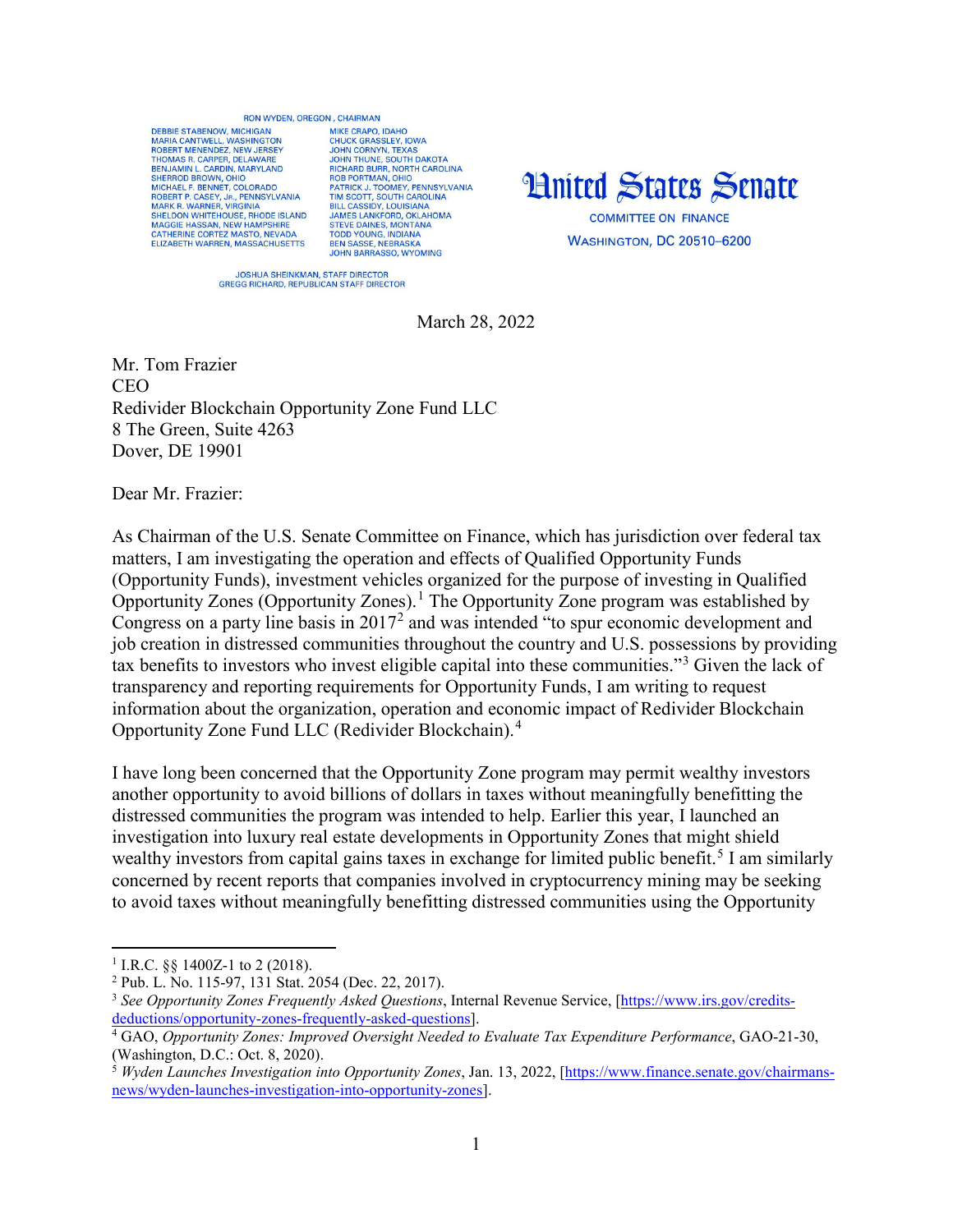Zone program.<sup>[6](#page-1-0)</sup> According to marketing materials, Redivider Blockchain owns a majority stake of a company that builds data centers in Opportunity Zones as well as a minority stake in a Bitcoin mining company that uses those data centers.<sup>[7](#page-1-1)</sup>

Currently, the lack of safeguards or transparency measures in the Opportunity Zone program raise the possibility that taxpayers are simply subsidizing companies involved in cryptocurrency mining. In particular, I am concerned about comments you reportedly made in a recent Huffington Post interview, which described you as saying you "100%" would have founded a data center business with or without opportunity zones, which calls into question what, if any, net public benefit Redivider Blockchain investments are providing.

There currently is no requirement that such companies demonstrate the benefit they are providing to low-income communities they claim to help. Accordingly, I have introduced legislation to reform the Opportunity Zone program, including requiring annual, public information reporting from Opportunity Funds, and annual statements to the IRS from fund investors.[8](#page-1-2) This legislation would also tighten existing rules to ensure that these incentives support new investments and do not provide tax-free gains for investments in projects that were already underway.

Given these concerns and the lack of information being provided by participants in the Opportunity Zone program to federal regulators, I request that you provide the following information and documents about the organization and operation of Redivider Blockchain's investments in Opportunity Zones:

- 1. Please list all projects in an Opportunity Zone that Redivider Blockchain is currently invested in and provide the following information for each project:
	- a. which Opportunity Zone the project is located in;
	- b. how much money is invested in the project;

 $\overline{\phantom{a}}$ 

- c. how many temporary jobs the project will create; and,
- d. how many permanent jobs the project will create.
- 2. For each project listed in response to question one, please explain:
	- a. how and when you conceived or learned of the project;
	- b. if you chose the site of the project, how you selected it;
	- c. the extent to which your investments in other projects were redirected to the project because the project is in an Opportunity Zone;
	- d. how long after the date of your investment you intend to maintain the investment; and,
	- e. what tax benefits you expect to receive as a result of the project's eligibility for the Opportunity Zone program.

<span id="page-1-0"></span><sup>6</sup> *Cryptocurrency Investors Are Cashing In On A Trump Tax Break Meant To Help The Poor*, Feb. 9, 2022, HuffPost, [\[https://www.huffpost.com/entry/cryptocurrency-opportunity-zones\\_n\\_6203f0f1e4b039350e6d60fa\]](https://www.huffpost.com/entry/cryptocurrency-opportunity-zones_n_6203f0f1e4b039350e6d60fa).<br><sup>7</sup> See https://www.redivider.fund/.

<span id="page-1-2"></span><span id="page-1-1"></span><sup>&</sup>lt;sup>8</sup> *Wyden Introduces Legislation to Reform Opportunity Zone Program*, Nov. 6, 2019, [https://www.finance. senate.gov/ranking-members-news/wyden-introduces-legislation-to-reform-opportunity-zone-program-].